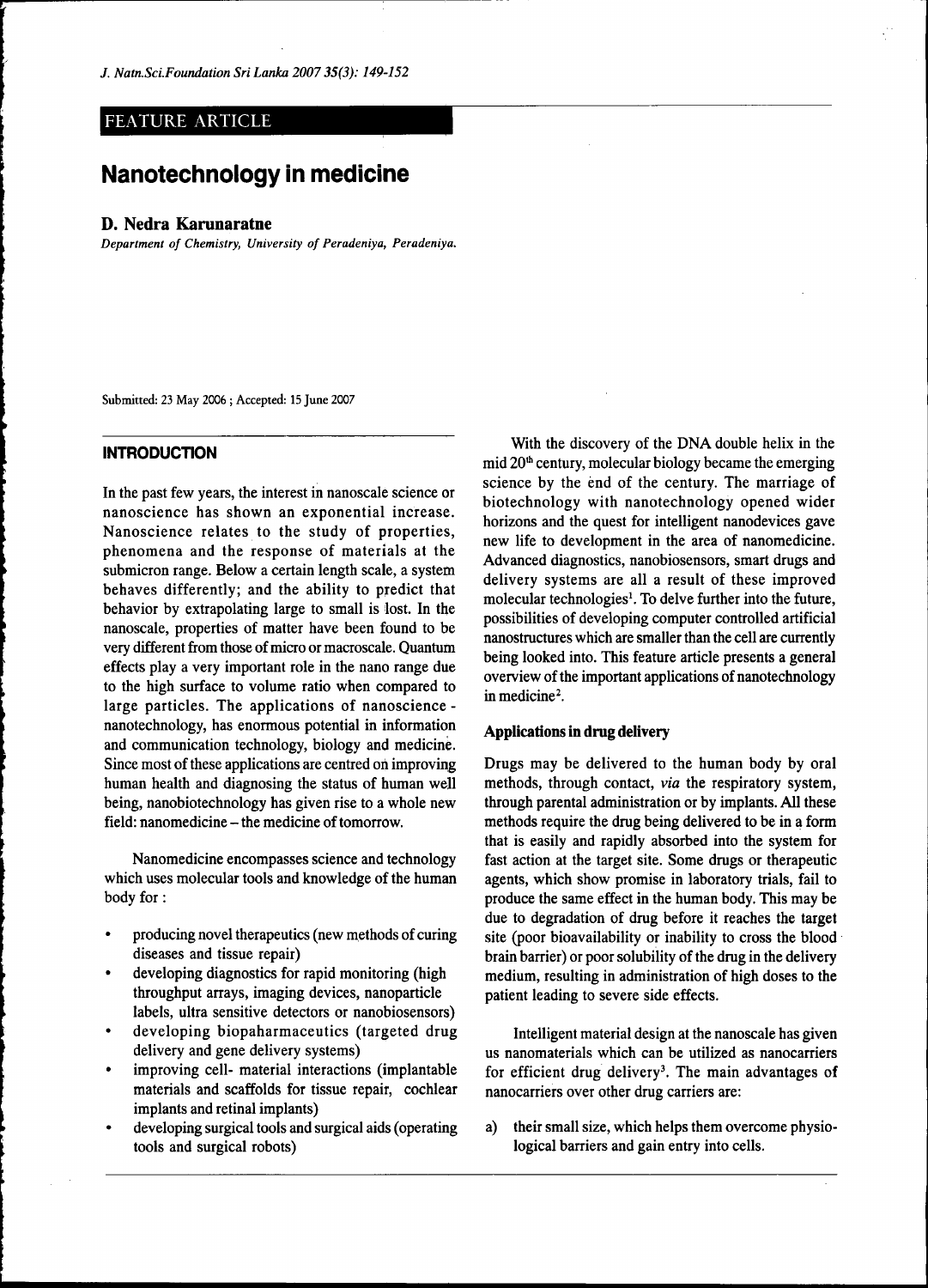- b) increased solubility improves its bioavailability.
- c) ability to be delivered to specific target sites with controlled release by specific signals based on temperature sensitivity or magnetic property.
- d) efficient delivery of proteins, nucleic acids and other small molecules.

Nanocarriers have the added advantage of being able to penetrate tumours and can be used as targeted delivery systems in cancer treatment with reduced toxicity and side effects. They can be made biocompatible by attaching a biological coating or a layer which can act as an interface onto the material.

Nanocarriers are smaller than  $1\mu$ m (submicronic) and can take many forms<sup>4</sup> such as liposomes, nanosuspensions, nanospheres (passive colloidal carriers), nanocapsules, nanotubes, nanowires and dendrimers. Drugs (especially proteins and peptides) included within liposomes have altered pharmacokinetic profiles. Polymeric matrix systems in which the drug is uniformly dispersed are nanospheres, while a nanocapsule encapsulates or surrounds the drug dissolved or entrapped in an oil or aqueous core. The matrix system is a biodegradable and biocompatible synthetic or natural polymer. Natural polymer nanoparticles are superior at delivering drugs, are biodegradable, have reduced side effects, increased absorption, and prolonged therapeutic effects when compared to synthetic polymer matrices.

Sheets of carbon atoms arranged in the form of tubes (diameter 1-20 nm) are called nanotubes and can deliver DNA. proteins and peptides. A dendrimer is a spherical macromolecule with diameter of 1-10 nm having a series of branches around an inner core. Drugs, markers or receptors can be attached to the many branches on a dendrimer making it not only a drug carrier, but a multifunctional probe. This has been successfully demonstrated by attaching methotrexate (anticancer drug), folic acid (as a targeting agent towards cancer cells) and a fluorescent imaging agent (to monitor the drug delivery) to a dendrimer<sup>5</sup>.

Nanocarriers may be made more versatile by attaching functional groups. Functionalization enables their use in biosensing, bio imaging, as cell markers, as monitors of antigen antibody reactions and as vaccines in addition to drug delivery. The targeting potential and circulation time is also increased.

# **Applications in molecular imaging**

In cancer therapy, the shrinkage of a tumour in response to treatment, or pathological changes in an organ is measured at the macro level by conventional imaging methods. In contrast, molecular imaging deals with diagnosing the onset of a disease at the molecular level, prior to clinical onset or occurrence of symptoms. An imaging molecule coupled to a nanoparticle can be functionalized to target receptors or ligands specific to a disease. Since these markers are present only on the diseased tissues, accumulation of the contrast medium within, allows diagnosis prior to the development of symptoms.

One of the more commonly used molecular imaging tools is quantum dots (QD's). Unlike fluorescent dyes which are large, QD's are nanosized, non toxic and are stable to photobleaching. Several uses of QD attached probes for tumour detection have been reported<sup>6</sup>.

Super paramagnetic iron oxide nanoparticles (SPION) are small synthetic  $vFe<sub>2</sub>O<sub>3</sub>$  or Fe<sub>3</sub>O<sub>4</sub> particles with a core size of < 10 nm and an organic or inorganic coating. SPION coated with dextran have been in use in Europe for the past 10 years as contrast agents for Magnetic Resonance Imaging (MRI) of the liver. These nanoparticles can increase the diagnostic sensitivity and specificity by modifying the relaxation time of protons.

## **Applications in diagnostics**

Diagnostics depend on the analysis of a response and the efficiency of the detector system. Biosensors are analytical devices which convert a biological response into a detectable signal. The bioreceptor, which binds or interacts with the analyte in a biosensor may be categorized depending on the type of biological response. Five categories are recognized:

- i. An antigen-antibody based bioreceptor senses the binding event between an antibody and antigen.
- ii. Enzyme based bioreceptors can detect the results of an enzyme catalyzed reaction.
- iii. Nucleic acid interactions with proteins, enzymes or DNA are detected by DNA biosensors, genosensors or biodetectors. Micro electro mechanical systems (MEMS) and nano electro mechanical systems (NEMS) may be used to perform polymerase chain reactions to increase the DNA concentration to detectable limits. DNA encoded nanoparticle probes unique to a target protein of interest has been used to detect biomarkers in Alzheimer's disease<sup>7</sup>.
- iv. Cellular interaction based biosensors detect global parameters. For example, genetically engineered bacteria may detect chemical agents, toxic metal ions, DNA damaging agents or even stress conditions.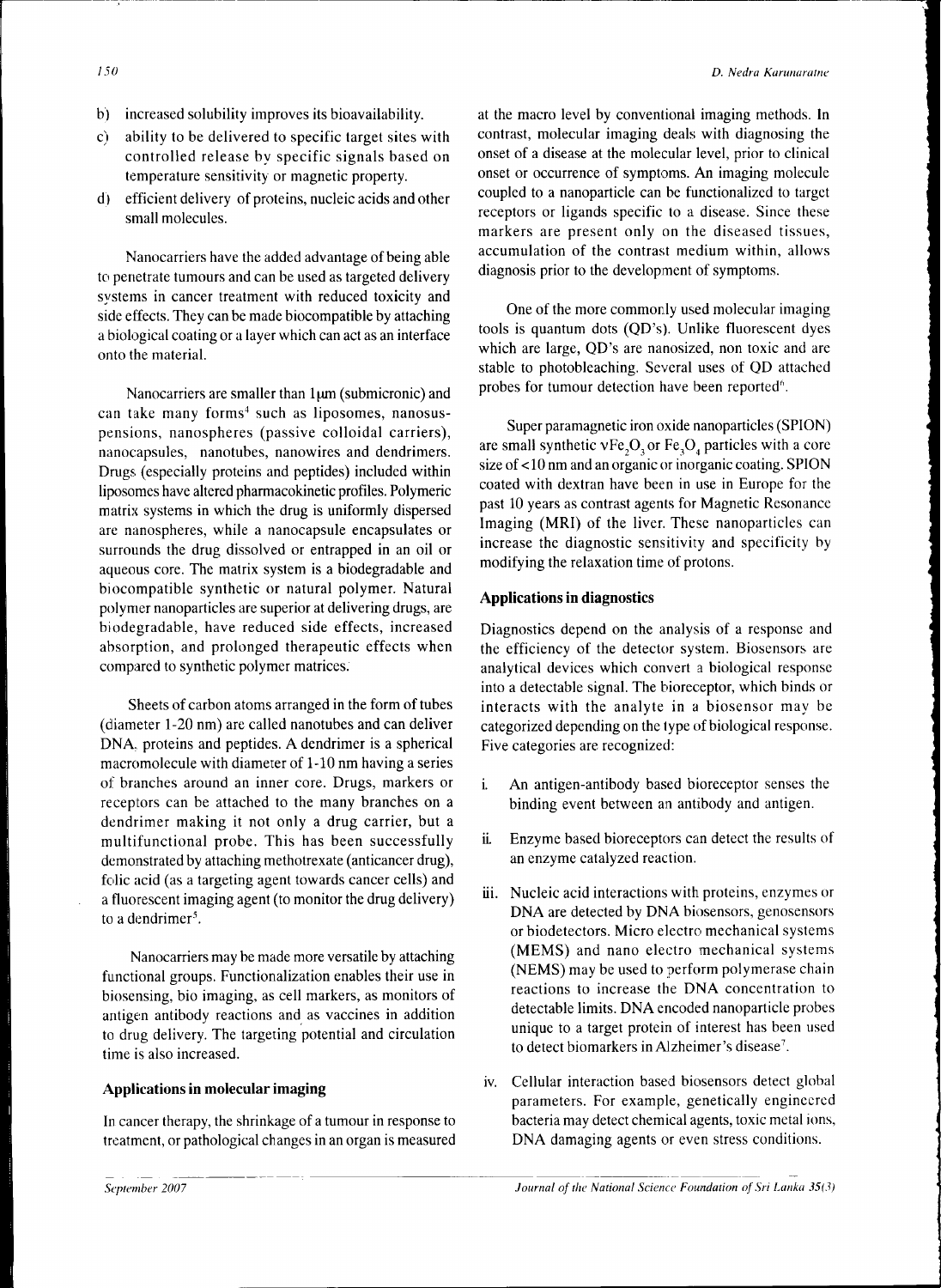iv. Interaction with synthetic materials. - Aptamers are biomimetic materials like artificial nucleic acid ligands or peptide domains on a protein scaffold which can recognize and bind specific targets. Vascular endothelial growth factor (VEGF) is a signaling protein that has been used as a serum biomarker for rheumatoid arthritis, breast cancer, lung cancer, and colorectal cancer and is also associated with agerelated macular degeneration (AMD). The first FDA approved aptamer based drug in treatment for AMD, called Macugen is offered by OSI pharmaceuticals.

Biosensors are very versatile in diagnostics. There are several applications such as Lab-on-a-chip devices, micro arrays for diagnostics and microfluidic devices. These medical devices are for *in vitro* analysis and hence do not cause safety concerns unlike invasive techniques where nanoparticles are introduced into the body.

## Applications in cardiology

The applications of nanotechnology in cardiology and vascular processes may be diagnostic or therapeutic. Cardiovascular diseases may be diagnosed by using biospecific antibodies tagged with radio labeled nanopolymers to target atherosclerotic lesions for detection by imaging. Biosensors employing carbon nanotube - DNA interactions may be produced to identify multiple genes associated with coronary artery disease (CAD). On the therapeutic side, stent implantation was developed to overcome the acute recoil and high restinosis rate of balloon angioplasty. Although recent studies have shown that drug-eluting stents (DES) are associated with increased risk of late-stent thrombosis, DES have emerged as one of the most promising technologies in the field of interventional cardiology<sup>8</sup> Currently, sirolimus, paclitaxel and zotarolimus eluting stents are among the most popular DES available commercially. Targeted nanoparticles could help ensure that anti restenotic drugs are available for all lesions<sup>9</sup> while the removal of anti proliferative agents from the intimal surface into the vascular wall may help enhance rehealing of the endothelium, improving post procedural management of these patients.

#### Tissue engineering

Creation of artificial cells, tissues and organs is another area where nanotechnology can be applied<sup>10</sup>. Polymeric scaffolds for tissue engineering can be prepared by many different techniques. Weigel *et al.* reviews methods such as electrospinning, induced phase separation of polymer solutions or porogen leaching, usage of self assembly systems that mimic the properties of the extra cellular

matrix (ECM) and novel fabrication techniques such as rapid prototyping or solid free form procedures<sup>11</sup>. Electrospinning can produce a macroporous scaffold comprising randomly oriented nanofibres which can accommodate drug delivery function as well as its use in tissue engineering<sup>12</sup>.

#### Applications of nano devices

R. A. Freitas Jr. has predicted the use of nanorobots and nanodevices for medical applications. The "respirocyte" is a 1 $\mu$ m diameter sphere mimicking a red blood cell<sup>13</sup> with ability to deliver more oxygen to the tissue than natural red blood cells. The "microbivore" is the artificial version of a white blood cell<sup>14</sup>. Freitas' newest futuristic idea is a self powered, computer controlled medical nanorobot - a "pharmacyte" with ability of controlled drug delivery to specific targets at specified times<sup>15</sup> and may be used for initiation of apoptosis in cancer cells and direct control of cell signaling processes.

Artificial red blood cells resembling natural RBC's constructed by Chang<sup>16</sup> are nanocapsules containing hemoglobin and enzymes in a polylactic glycolic acid as matrix. These artificial RBC's have a circulation time nearly double that of polyhemoglobin blood substitutes.

#### Applications in cancer therapy

New developments in cancer therapeutics and drug delivery have shown tremendous advancement in recent years. However, general treatment of cancers in patients may not have the same results due to variations in individuals and variations in the behaviour of cancers of the same histological type from one patient to another<sup>17</sup>. By understanding the molecular mechanisms of cancers and improving molecular diagnostics, a personalized approach to management and treatment will be possible. Nanobiotechnology has the potential to improve early detection of cancer biomarkers through nanobiosensors and nanoimaging techniques leading to nanodiagnostic techniques. Application of proteomic technology to cancer detection can take the form of nanoscale protein analysis as a replacement to biopsies. Oncoproteomics (application of protein technology to oncology) may be utilized to design drugs according to the molecular profile of the cancer cell. By combining these diagnostics with therapeutics and drug delivery systems, management of cancer patients with personalized medicine is envisaged.

### Nanomedicine in the future

The National Institute of Health (NIH) and the National Cancer Institute of the United States have begun